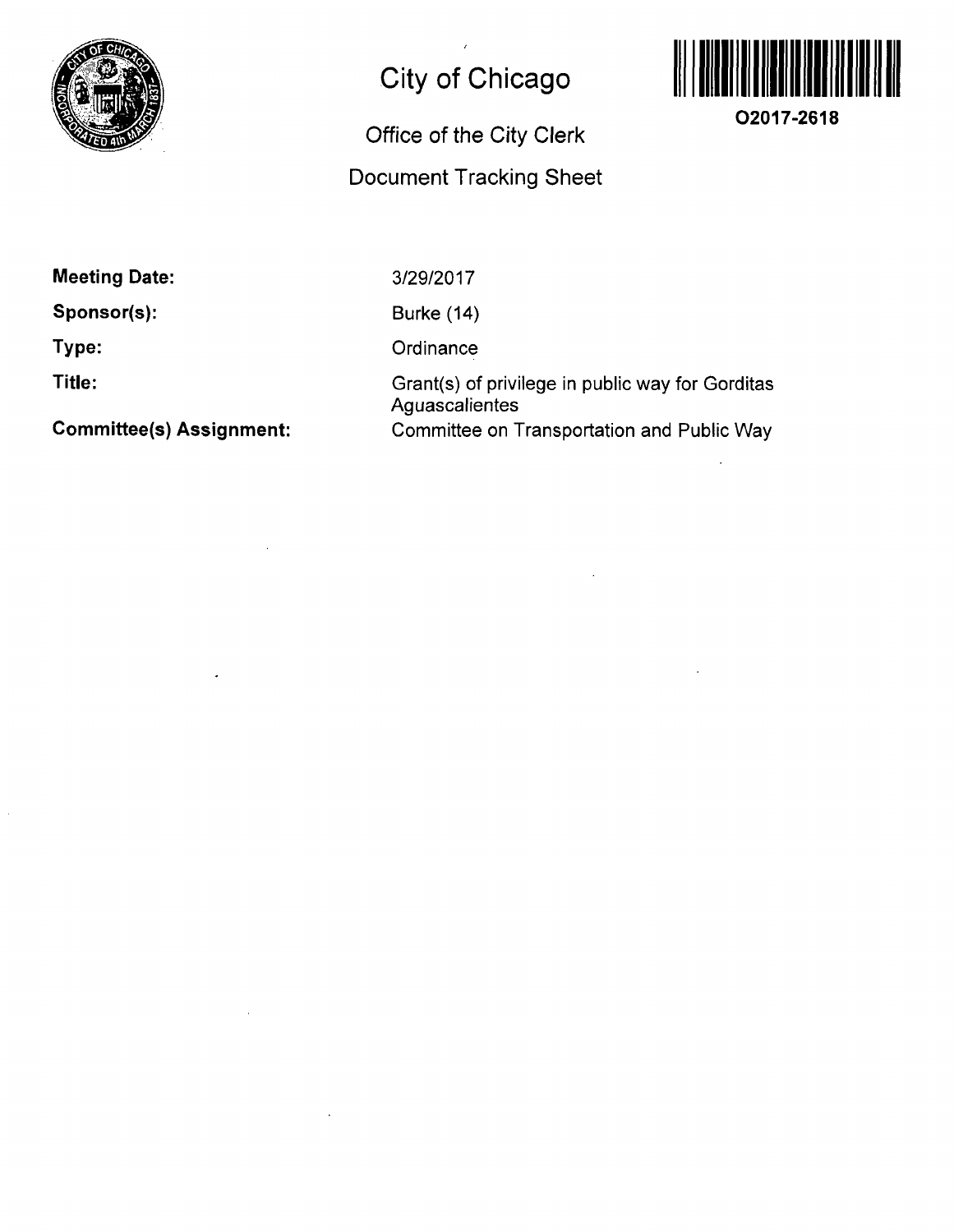**ORDINANCE** GORDITAS AGUASCALIENTES Acct No. 409310 -1 Permit No. 1126605

Be It Ordained by the City Council of the City of Chicago:

SECTION 1. Permission and authority are hereby given and granted to GORDITAS AGUASCALIENTES, upon the terms and subject to the conditions of this ordinance to maintain and use, as now constructed, two (2) Light Fixture(s) projecting over the public right-of-way adjacent to its premises known as 5249 S. Kedzie Ave..

Said Light Fixture(s) at S Kedzie Ave measure(s):

Two (2) at point eight three (.83) feet in length, point eight three (.83) feet in width and twelve (12) feet above grade level.

The location of said privilege shall be as shown on prints kept on file with the Department of Business Affairs and Consumer Protection and the Office of the City Clerk.

Said privilege shall be constructed in accordance with plans and specifications approved by the Department of Transportation (Division of Project Development).

This grant of privilege in the public way shall be subject to the provisions of Section 10-28-015 and all other required provisions of the Municipal Code of Chicago.

The grantee shall pay to the City of Chicago as compensation for the privilege #1126605 herein granted the sum of seventy-five (\$75.00) per annum in advance.

A 25% penalty will be added for payments received after due date.

The permit holder agrees to hold the City of Chicago harmless for any damage, relocation or replacement costs associated with damage, relocation or removal of private property caused by the City performing work in the public way.

Authority herein given and granted for a period of five (5) years from and after Date of Passage.

Alderman

Edward M. Burke 14th Ward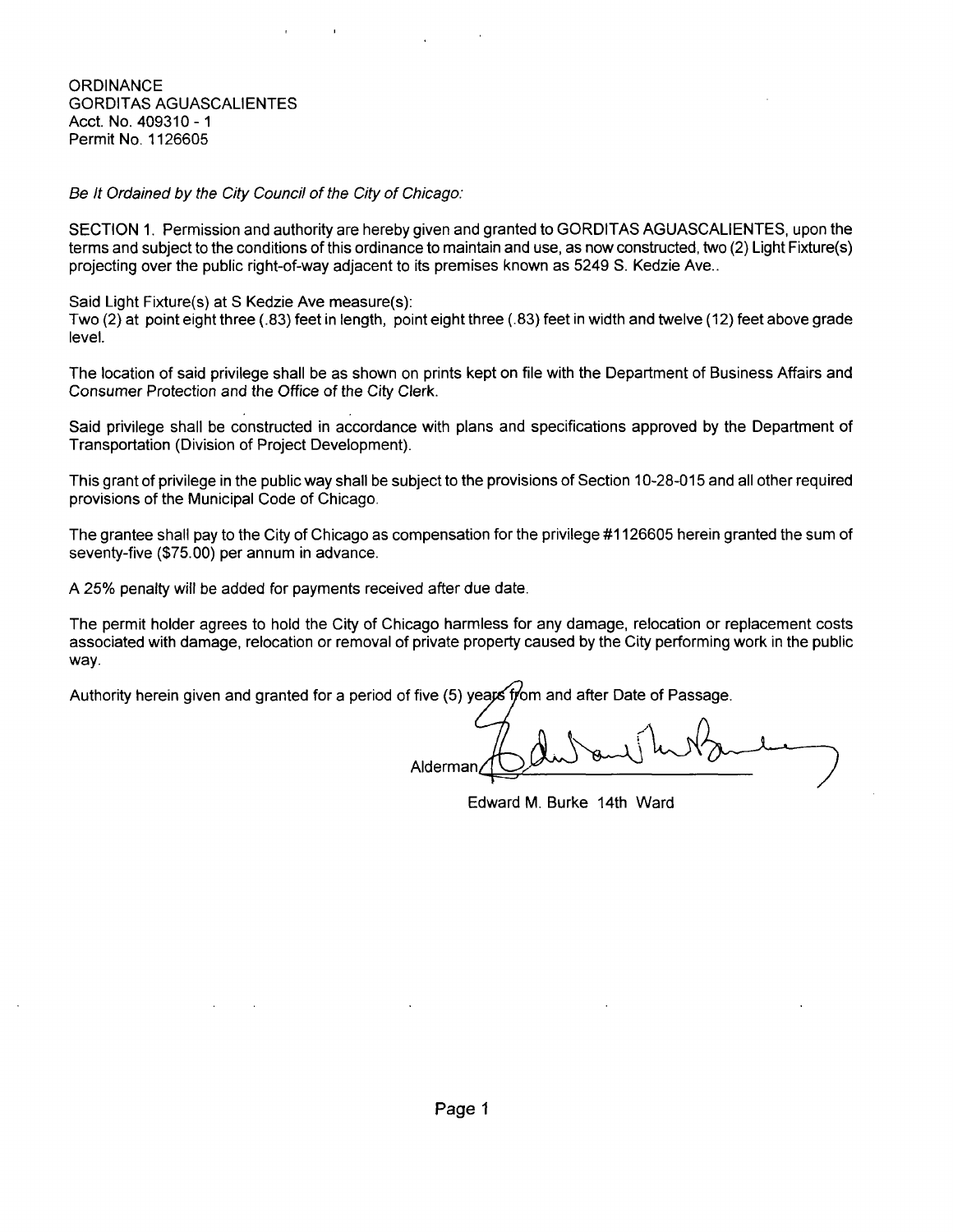

#### **EXAMPLE OF LIGHT(S) DRAWING**

## **APPLICATION TO USE THE PUBLIC RIGHT OF WAY**

CITY OF CHICAGO BACP PWU BUNDLE PERMIT APPLICATION V 01 10 17

 $\mathcal{A}$ 



 $\ddot{\phantom{a}}$